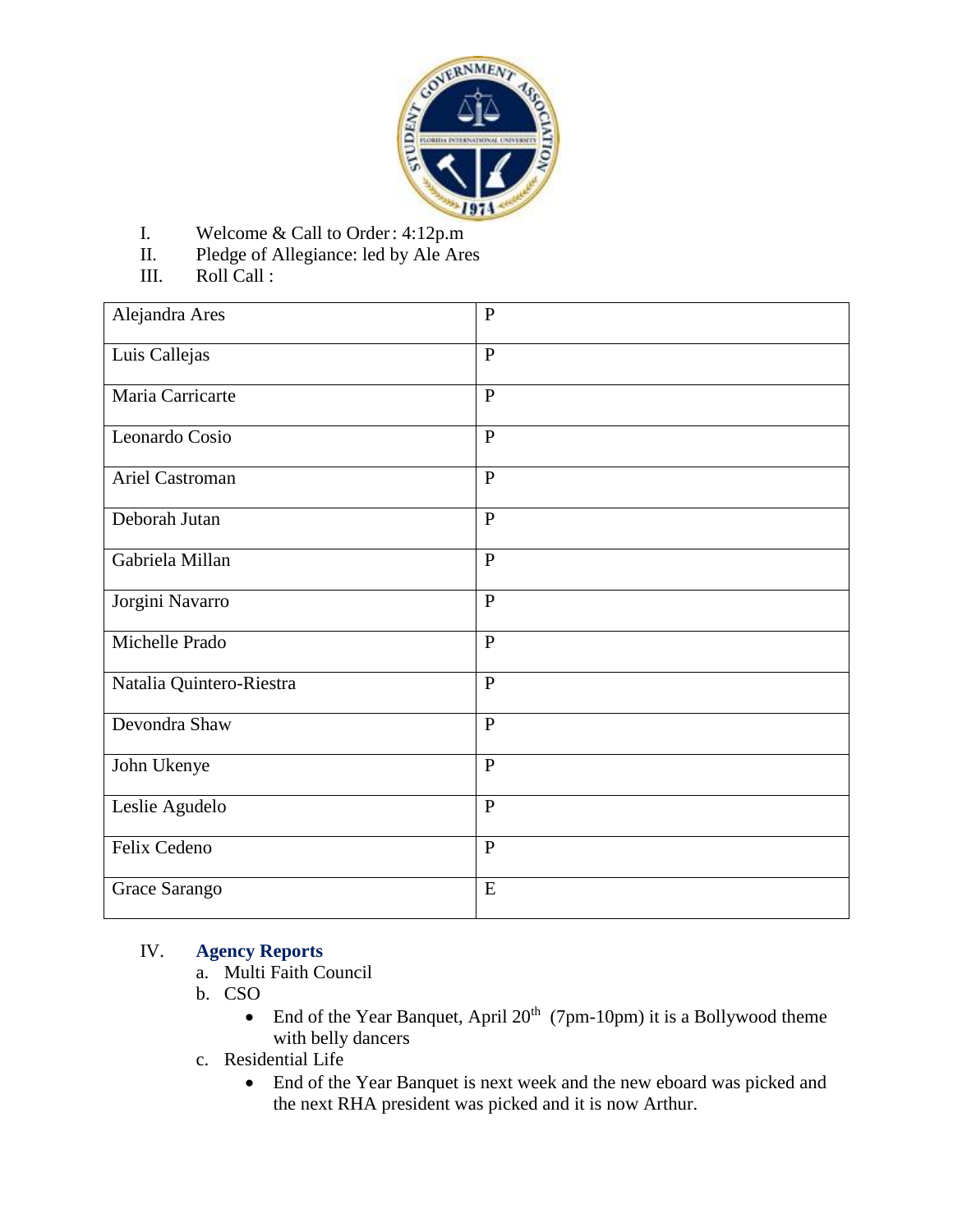- Musical Minds Collaboration 90's music
- Take back the Night and participating with Roar for more Love and that will be April  $11<sup>th</sup>$
- Working with the day of silence that will be Friday, tabling that day
- d. SPC
- e. Homecoming
- f. BSU

### V. **Cabinet Reports**

a. **Deputy Chief of Staff (Leo Cosio & Ale Ares)**

### **Ale:**

- The Suicide Prevention Walk is on Saturday 9am- 12 pm but the walk will be starting at 10 pm
- Looking for a student that has been affected in any way

#### **Leo:**

- **No report**
- b. **Marketing Coordinators (Maria Carricarte)**
	- Pictures for the slideshows are due Friday by 5pm
- c. **Student Support Coordinator (Ariel Castroman)**
	- In contact with Dan from stonewall and april is busy with Pride Events and there is collaborations with a safe zone training that is preliminary to be able to develop for the future
	- Trying to set up a meeting with Gregory
- d. **Student Experience Coordinator (Natalia Quintero-Riestra)**
	- No report
- e. **Student Development Coordinator (Michelle Prado)**
	- The events with the DRC
	- Dan is really busy with the pride events and the summit is at a standstill for the meantime while the safe zone trainers have time to evaluate the plans
	- Alexis and Juan are going to send contacts for the English Institute
- f. **Panther Rage Coordinator (Deborah Jutan)**
	- No report
- g. **Veteran Affairs Coordinator (Leslie Agudelo)**
	- SVA had resource fair and had a retired major come out and speak
	- Diversity Week, Boots to Boots and it talked about the transition to going back to school and it is tomorrow to promote Diversity Week
- h. **Special Events Coordinator (John Ukenye And Grace)**
	- **John:**
		- Take Back the Breezeway
			- There was close to 100 students to take the sexual assault pledge.
		- SGA at Take Back the Night (Main Event)
			- April 14th 7pm 9pm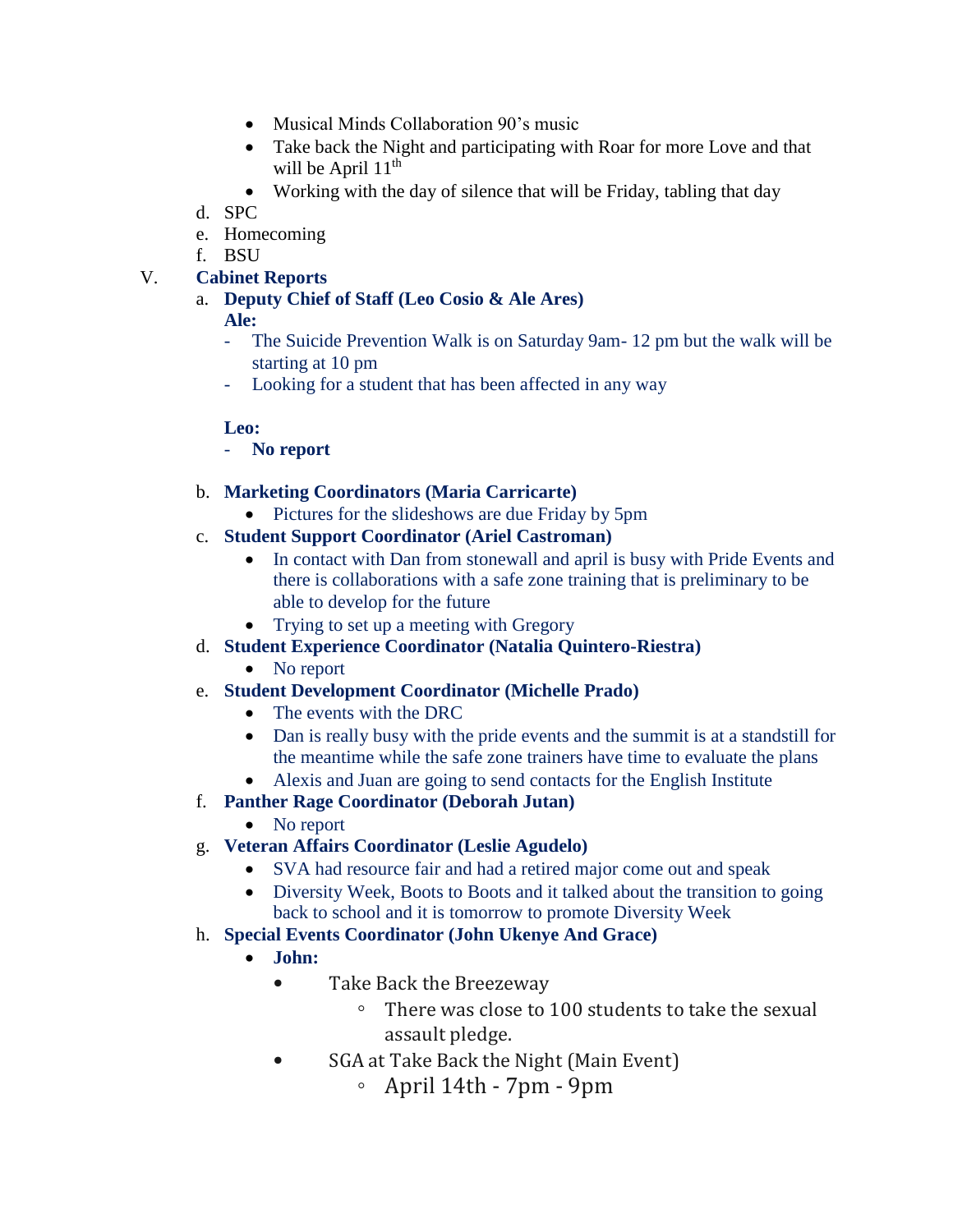- Doodle: [http://doodle.com/poll/s2mpaw8p7](https://urldefense.proofpoint.com/v2/url?u=http-3A__doodle.com_poll_s2mpaw8p75erwph3&d=AwMFaQ&c=1QsCMERiq7JOmEnKpsSyjg&r=dJrEnh005wwYMGohR_iFBw&m=PUGmX1nucmrLYVoTZg77km7mIjnaATKLeFpvTTSVYr0&s=F8Gyp_Kf62FM6TdFrDlzgtSoOzwme5SUsc6dLkHbvys&e=) [5erwph3](https://urldefense.proofpoint.com/v2/url?u=http-3A__doodle.com_poll_s2mpaw8p75erwph3&d=AwMFaQ&c=1QsCMERiq7JOmEnKpsSyjg&r=dJrEnh005wwYMGohR_iFBw&m=PUGmX1nucmrLYVoTZg77km7mIjnaATKLeFpvTTSVYr0&s=F8Gyp_Kf62FM6TdFrDlzgtSoOzwme5SUsc6dLkHbvys&e=)
- SGA Rally for FIU Expansion
	- April 9th 12pm 3pm
	- Doodle: [http://doodle.com/poll/ypyesq5mtkah48](https://urldefense.proofpoint.com/v2/url?u=http-3A__doodle.com_poll_ypyesq5mtkah4833&d=AwMFaQ&c=1QsCMERiq7JOmEnKpsSyjg&r=dJrEnh005wwYMGohR_iFBw&m=PUGmX1nucmrLYVoTZg77km7mIjnaATKLeFpvTTSVYr0&s=n6mCnwcgdayd8ZJjG1n0s0q3Yc1R6Yb0OlYYvF_rnp8&e=) [33](https://urldefense.proofpoint.com/v2/url?u=http-3A__doodle.com_poll_ypyesq5mtkah4833&d=AwMFaQ&c=1QsCMERiq7JOmEnKpsSyjg&r=dJrEnh005wwYMGohR_iFBw&m=PUGmX1nucmrLYVoTZg77km7mIjnaATKLeFpvTTSVYr0&s=n6mCnwcgdayd8ZJjG1n0s0q3Yc1R6Yb0OlYYvF_rnp8&e=)
- Pre- and Recharge Doodle
	- April 27th May 4th
	- Coffee will be served in the morning of May 2nd
	- Doodle: [http://doodle.com/poll/dayrs5ibcsfvya7q](https://urldefense.proofpoint.com/v2/url?u=http-3A__doodle.com_poll_dayrs5ibcsfvya7q&d=AwMFaQ&c=1QsCMERiq7JOmEnKpsSyjg&r=dJrEnh005wwYMGohR_iFBw&m=PUGmX1nucmrLYVoTZg77km7mIjnaATKLeFpvTTSVYr0&s=96vPyeeXZUrtzdSyUjpLSOLJsTw7GZ4kyY5oduy3Eto&e=)

## **Grace:**

## i. **Lobbying Coordinator (Felix Cedeno)**

- Rally Saturday April  $9<sup>th</sup>$ , 12-2 in front of Latin America
- Approved from FIU Football to table at their game, awaiting the response from Baseball
- Come out and support the expansion on April  $13<sup>th</sup>$  during Uproar

# j. **Governmental Affairs Coordinator (Devondra Shaw)**

- Tony Porter: Take back the night speaker
	- 1. April  $20<sup>th</sup>$ , just for athletes
	- 2. Open session
	- 3. Open Session
- Someone reached out to FIU on the Its on Us Campaign
- BBC will be having a food truck event to promote sexual assault awareness
- The diversity day committee will bring a sex education workshop
- k. **Intern Coordinator (Jorgini Navarro)**
	- Interns tabled at Take back the Breezeway and ran through the scenarios
	- Will contact Gaby and Alian to give presentations
- l. **Elections Commissioner (Luis Callejas)**
	- The elections have been postponed primarily because of the ballot issue and IT, rescheduled for April 19th and 20th
	- Working with reserving the polling sites and some things and locations may be changing due to the locations not being available
	- Scheduled a debate for President and Vice President. 12:30 PM for Monday April  $18<sup>th</sup>$
	- Increased the spending for the candidates and increased it by 15% for each of the categories
	- Included the campaign free zones in the email, the pit is not an area to be campaigning in as well as GC 211. For voting days do not go near the red lines
	- $\bullet$  Be patient with the violations
	- The binder and the transition packets will be the binder will be all documents and the actions taken